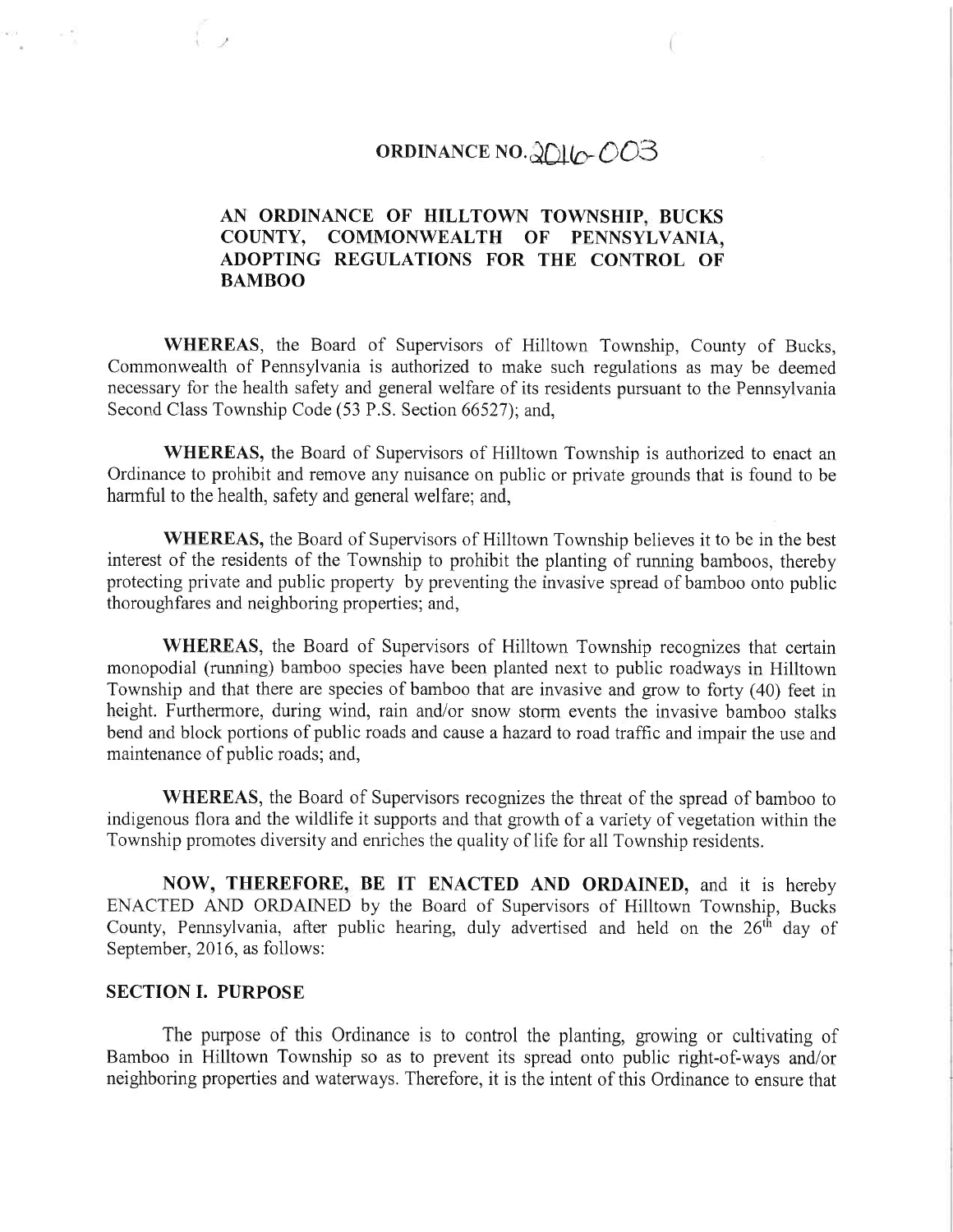invasive growth of Bamboo does not become a threat to the public health, safety and welfare of the residents of Hilltown Township.

# SECTION 2, GENERAL PROVISIONS

#### $A.$ Definitions:

 $\overline{C}$ 

- 1. Bamboo Any monopodial (running) tropical or semi-tropical grass of the genus Sasa, Pseudosasa and Pleioblastus, Phyllostachys ("Running Bamboo").
- 2. Bamboo Owner- Any property owner or resident who has planted and/or grows Bamboo, or who maintains Running Bamboo on the property, or who permits Bamboo to grow or remain on the property even if the Running Bamboo has spread to an adjoining property.
- $\mathbf{3}$ . Township - The Township of Hilltown, County of Bucks, Commonwealth of Pennsylvania.
- $B.$ Applicability. For the purposes of this Ordinance, Running Bamboo found growing on a property constitutes presumptive evidence that the Bamboo was planted and/or grown by and/or with the consent of the Bamboo Owner.
- After the effective date of this Ordinance, Running Bamboo shall not be planted, within  $C_{\cdot}$ twenty (20) feet of a property line, edge of pavement or traveled portion of a public roadway or a riparian buffer.
- D. Any Bamboo Owner whose property contains Running Bamboo on the effective date of this Ordinance shall remove and abate the growth of Running Bamboo that has grown within ten (10) feet of a property line, edge of pavement or traveled portion of a public road.
- E. Each Bamboo Owner shall be responsible to ensure that Running Bamboo planted or growing on the property does not encroach or grow closer than ten (10) feet of a property line, edge of pavement or traveled portion of a public road.
	- 1. When removing and destroying Running Bamboo, all rhizome disposal must be by incineration only. No composting or trash disposal of rhizomes shall be allowed.

# SECTION 3. COMPLAINT, NOTICE, ORDER FOR REMOVAL AND COMPLIANCE

А. Whenever a complaint is received by the Township regarding the encroachment of Running Bamboo in violation of this Ordinance, or whenever the Township on its own observations and inspections determines that there is encroachment of Running Bamboo in violation of this Ordinance, the Township shall give written notice to the Bamboo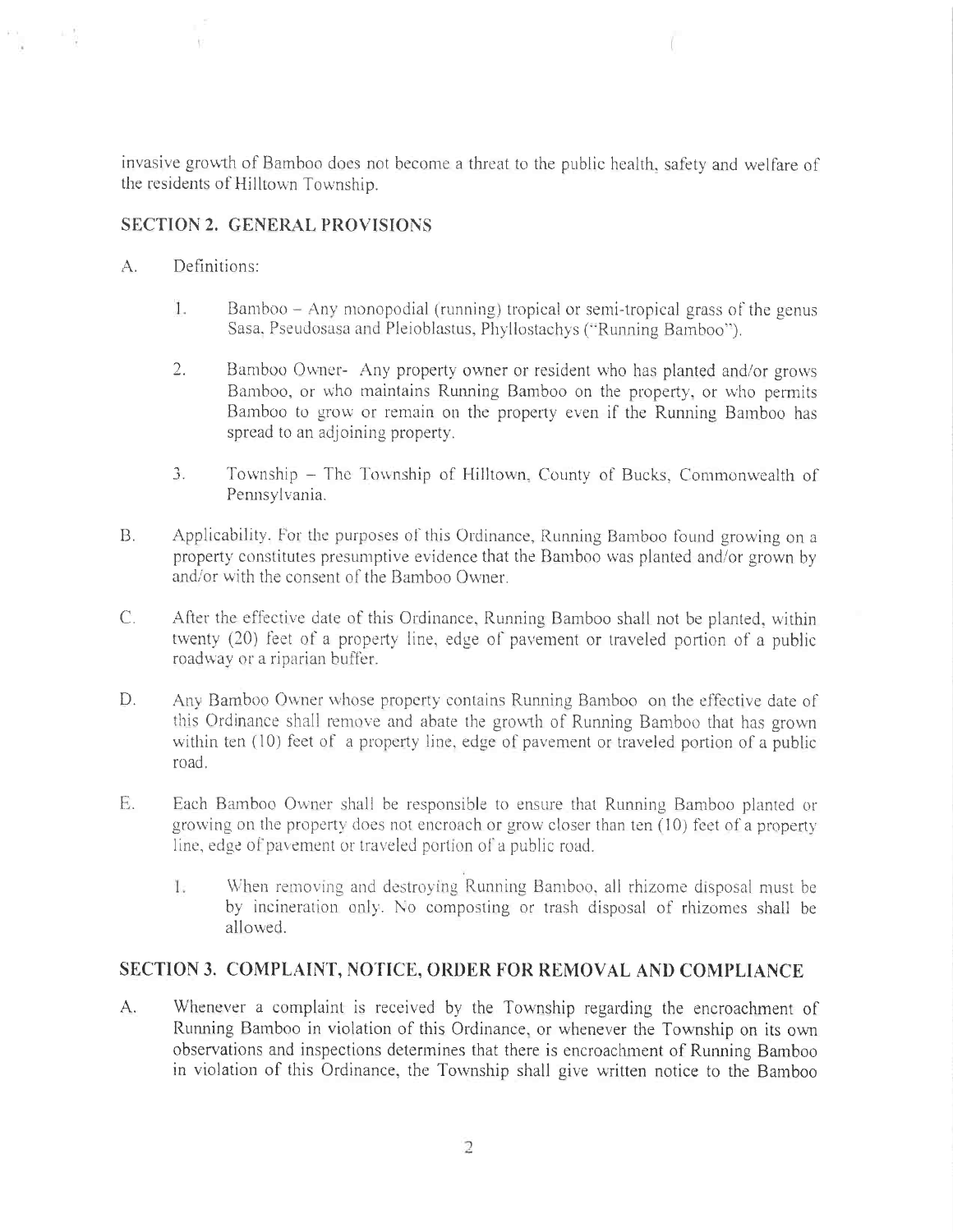Owner to removc, cut or trim the offending Running Bamboo in accordance with the requirements of Section 2.

- 1. The Notice of encroachinent shall be hand delivered or sent certified mail, return receipt requested, properly addrcssed and with sufficient postage, to the last known address of the Bamboo Owner. Notice by certified mail shall be deemed complete on the date of personal delivery. If the certified mail is marked "refused", "unclaimed", or otherwise undeliverable by the United States Postal Service, Notice will be sent by regular mail and by posting the notice in a conspicuous location at the Bamboo Owner's property.
- 2. The Notice shall specify the nature of the violation and that the violation must be corrected within thirty  $(30)$  days from the date of mailing or posting of the propcrty, whatever is later.
- $3.$ The Notice shall state specifically what must be done by the responsible party to correct the violation and come into compliance with this Ordinance.
- 4. The Notice shall state the failure to comply within thirty (30) days will result in the removal of the offending Running Bamboo by the Township and that the Bamboo Owner will be billed for all costs incurred and may be subject to a civil penalty of up to a maximum of Threc Hundred Dollars (\$300.00) for each day that the Bamboo Owner is in violation of this Ordinance. Such costs may be assessed against the Bamboo Property Owner, and in the event that the costs remain unpaid more than thirty (30) days after the demand of payment has been made by the Township on the Bamboo Owner, the Township may file a Municipal Lien against the property of the Bamboo Owner for these costs, plus interest, fees, and expenses, as allowed by law.
- 5. In the event that the Township is compelled to undertake the removal of Bamboo, as provided for above, neither the Township nor its employees, contractors, or agents shall have any liability to the Bamboo Owner for any damages or other claims arising out of the removal of such Running Bamboo. In the event such removal entails or causes damage to the property of any other person or entity other than the Bamboo Owner, the Bamboo Owner shall be responsible for such damagcs.

#### SECTION 4. VIOLATIONS AND PENALTIES

Any person, partnership or corporation who or which has violated or permitted the violation of the provisions of this Ordinance shall be assessed a civil penalty of up to a maximum of Three Hundred Dollars (\$300.00) per day plus all costs. including reasonable attorney fees incurred by the Township as a result thereof. If the penalty imposed for the violation of this Ordinance is not voluntarily paid to the Township, the Township shall mitiate a civil enforcement proceeding before a Magisterial District Judge by complaint or by such other means as may be provided by the Pennsylvania Rules of Civil Procedure. In addition to or in lieu of